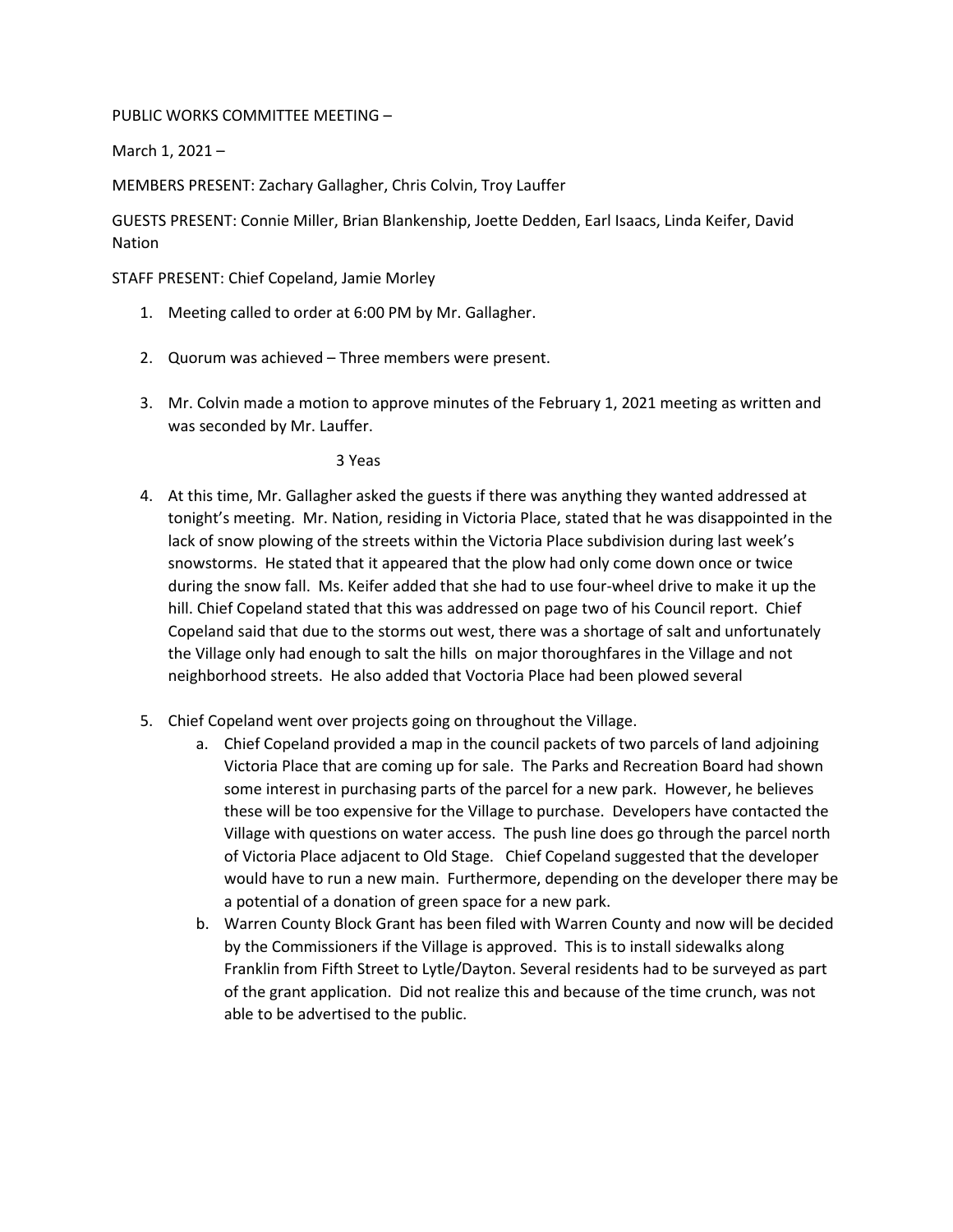- c. Old leaf truck, 1991 F-450, is to be placed on Govdeals.com. The truck has already been surplussed. Will ask for a \$1,000 reserve as it has brand new tires and is a working dump truck.
- d. Ferry Tower painting and rehabilitation project is being put out to bid, advertising for this project will begin tomorrow and it will be published in the paper on February 4. Appropriated 250K and Choice One is estimating 180 – 200K which does not include a project supervisor. Provided a quote from Nelson Tank, who was recommended by Choice One, for 25K for a project supervisor on site the whole time. Mr. Gallagher suggested that the Village can always counteroffer the proposed contract with Nelson Tank, such as in Section 1, Roman Numeral II, where it states that all documentation is owned by the company. Chief Copeland stated that this is only one quote and he plans to get other quotes. He has reached out to Wessler for their recommendation for a project supervisor.
- 6. Warren County Emergency Water Agreement with Warren County: Chief Copeland stated at the last Council meeting, Council approved forwarding the current agreement to Warren County for their review. Chris Brausch was provided a copy, which he passed onto Bruce McGary, Assistant Prosecutor for Warren County. Mr. McGary signed the agreement. Therefore, there is an ordinance tonight for Council to accept the current agreement and allow the Village Manager to enter into the agreement. At this time, Mr. Forbes joined the meeting to provide legal advice. Mr. Gallagher went over the changes made by Warren County to the Village's version of the agreement and make sure they are acceptable.
	- a. Section 2, second Paragraph: The Village of Waynesville and Warren County are only referred to as the Village and County. Mr. Forbes stated in the first paragraph of the agreement, the definitions define this. This change is acceptable.
	- b. Section 5, second to last paragraph, the word "written" has been added. Mr. Forbes stated this was fine.
	- c. Section 6, third paragraph used to say shall and that has been removed. Mr. Forbes responded that this is fine.
	- d. Section 7 removed part. This was to clear up any confusion and basically states that an entity cannot reestablish service for a short amount of time to restart the 45-day clock again for the same emergency. However, the period can be extended if mutually agreed upon. In the event an emergency goes beyond 45 days and have not mutually agreed upon an extension, then the commodity rate is no longer received on day 46. Water should still be supplied but at the entity's customer rate. Mr. Forbes agreed with this summarization.
	- e. Section 7 added "in writing" to last sentence. Mr. Forbes responded that this is fine.
	- f. Section 9 removed the term executed. Mr. Forbes responded that there is no issue on this.
	- g. Ms. Dedden asked if this needs to be passed as an emergency. Chief Copeland stated that the emergency clause is already there, but the title will need to be amended at tonight's Council meeting.